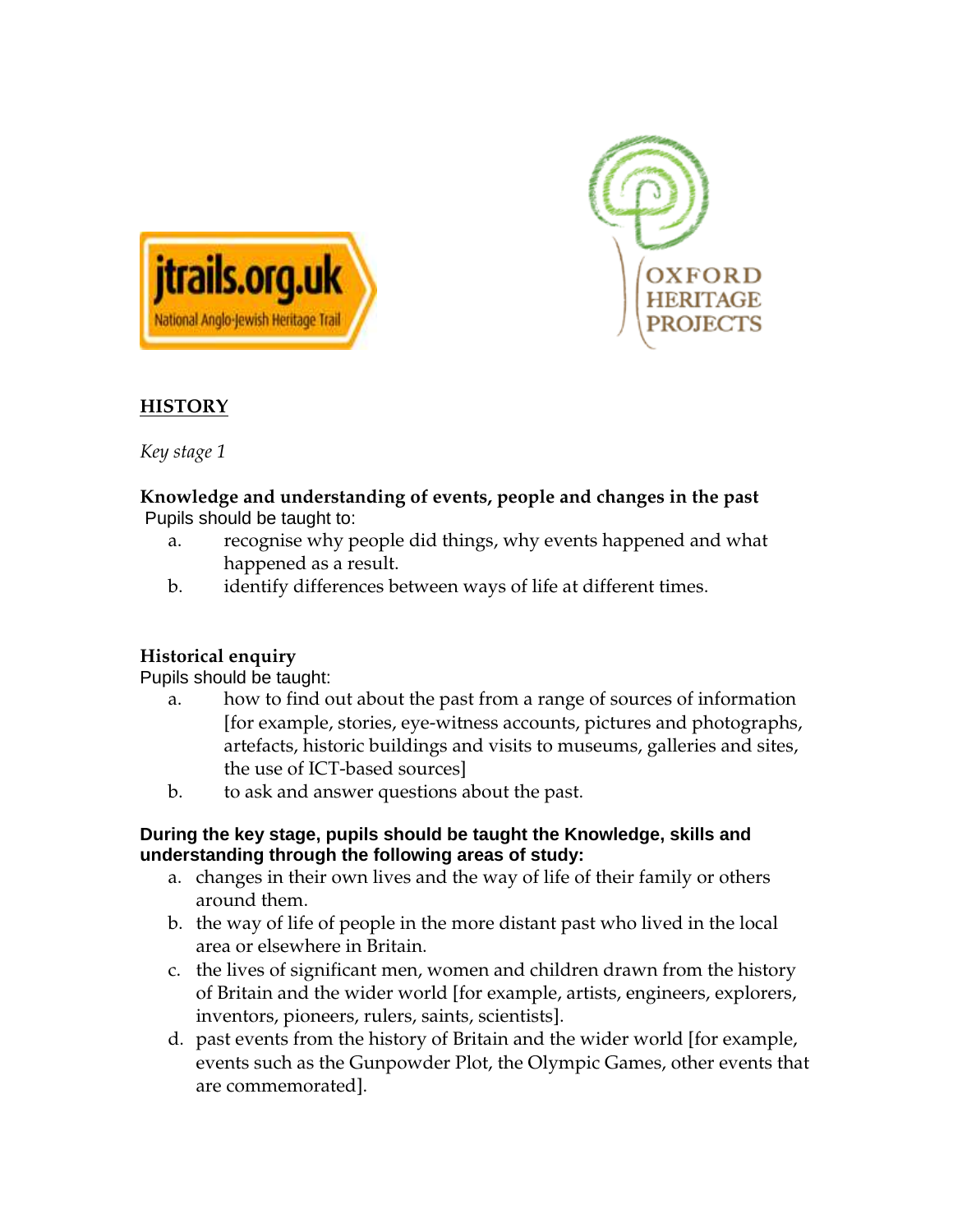**During key stage 1** pupils learn about people's lives and lifestyles. They find out about significant men, women, children and events from the recent and more distant past, including those from both Britain and the wider world. They listen and respond to stories and use sources of information to help them ask and answer questions. They learn how the past is different from the present.

#### *Key stage 2*

#### **Knowledge and understanding of events, people and changes in the past** Pupils should be taught:

- a. about characteristic features of the periods and societies studied, including the ideas, beliefs, attitudes and experiences of men, women and children in the past
- b. about the social, cultural, religious and ethnic diversity of the societies studied, in Britain and the wider world
- c. to identify and describe reasons for, and results of, historical events, situations, and changes in the periods studied

## **Historical enquiry**

Pupils should be taught how to find out about the events, people and changes studied from an appropriate range of sources of information, including ICTbased sources [for example, documents, printed sources, CD-ROMS, databases, pictures and photographs, music, artefacts, historic buildings and visits to museums, galleries and sites].

During the key stage, pupils should be taught the Knowledge, skills and understanding through a local history study, three British history studies, a European and a world study.

# **Local history study**

A study investigating how an aspect in the local area has changed over a long period of time, or how the locality was affected by a significant national or local event or development or by the work of a significant individual.

**During key stage 2** pupils learn about significant people, events and places from both the recent and more distant past. They learn about change and continuity in their own area, in Britain and in other parts of the world. They look at history in a variety of ways, for example from political, economic, technological and scientific, social, religious, cultural or aesthetic perspectives. They use different sources of information to help them investigate the past both in depth and in overview, using dates and historical vocabulary to describe events, people and